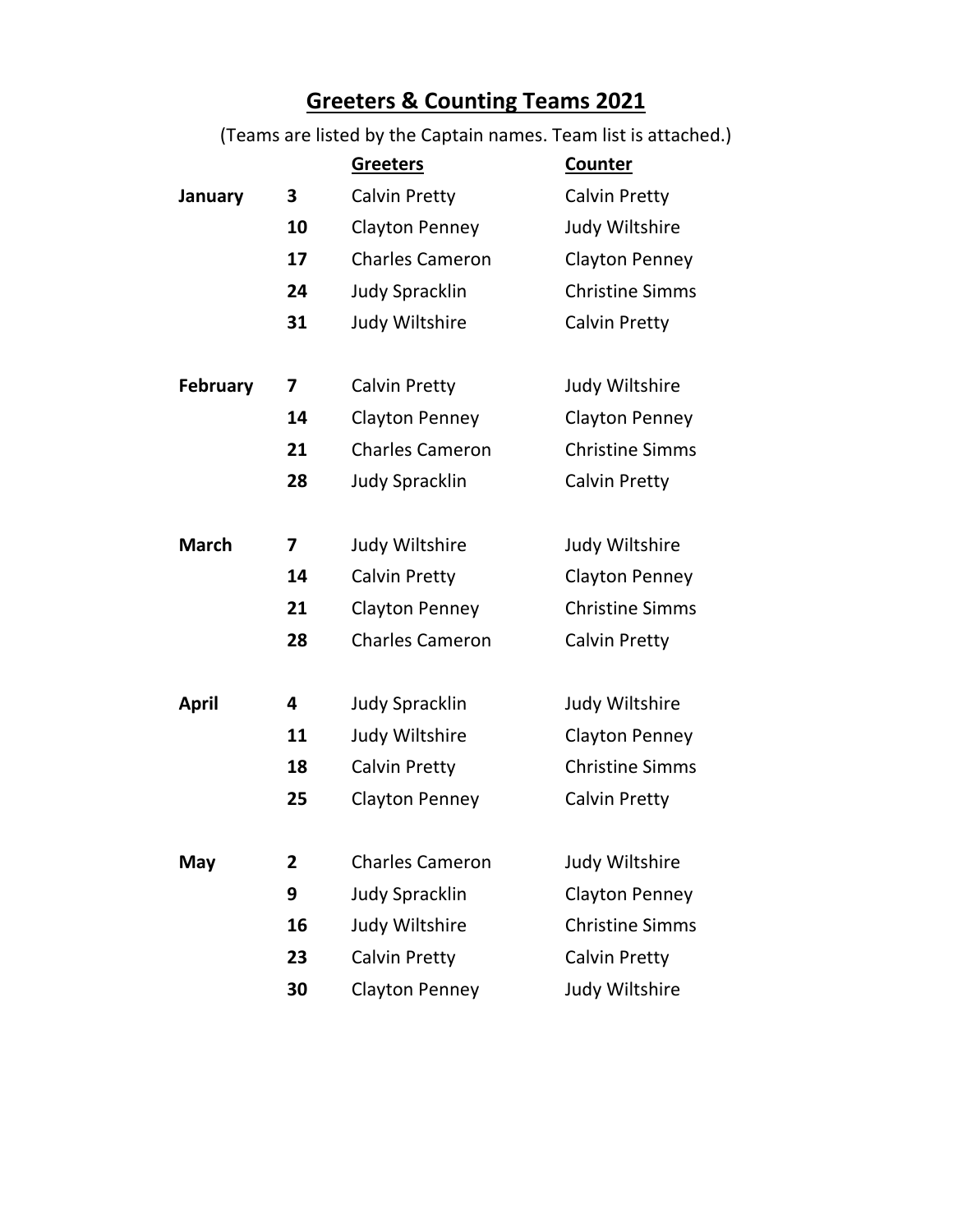## **Greeters & Counting Teams 2021**

(Teams are listed by the Captain names. Team list is attached.)

| June             | 6  | <b>Charles Cameron</b> | <b>Clayton Penney</b>  |
|------------------|----|------------------------|------------------------|
|                  | 13 | <b>Judy Spracklin</b>  | <b>Christine Simms</b> |
|                  | 20 | Judy Wiltshire         | <b>Calvin Pretty</b>   |
|                  | 27 | <b>Calvin Pretty</b>   | Judy Wiltshire         |
|                  |    |                        |                        |
| July             | 4  | <b>Clayton Penney</b>  | <b>Clayton Penney</b>  |
|                  | 11 | <b>Charles Cameron</b> | <b>Christine Simms</b> |
|                  | 18 | <b>Judy Spracklin</b>  | Calvin Pretty          |
|                  | 25 | Judy Wiltshire         | Judy Wiltshire         |
|                  |    |                        |                        |
| <b>August</b>    | 1  | <b>Calvin Pretty</b>   | <b>Clayton Penney</b>  |
|                  | 8  | <b>Clayton Penney</b>  | <b>Christine Simms</b> |
|                  | 15 | <b>Charles Cameron</b> | Calvin Pretty          |
|                  | 22 | <b>Judy Spracklin</b>  | Judy Wiltshire         |
|                  | 29 | Judy Wiltshire         | <b>Clayton Penney</b>  |
|                  |    |                        |                        |
| <b>September</b> | 5  | <b>Calvin Pretty</b>   | <b>Christine Simms</b> |
|                  | 12 | <b>Clayton Penney</b>  | Calvin Pretty          |
|                  | 19 | <b>Charles Cameron</b> | Judy Wiltshire         |
|                  | 26 | <b>Judy Spracklin</b>  | <b>Clayton Penney</b>  |
|                  |    |                        |                        |
| <b>October</b>   | 3  | Judy Wiltshire         | <b>Christine Simms</b> |
|                  | 10 | <b>Calvin Pretty</b>   | <b>Calvin Pretty</b>   |
|                  | 17 | <b>Clayton Penney</b>  | Judy Wiltshire         |
|                  | 24 | <b>Charles Cameron</b> | <b>Clayton Penney</b>  |
|                  | 31 | <b>Judy Spracklin</b>  | <b>Christine Simms</b> |
| <b>November</b>  | 7  | Judy Wiltshire         | Calvin Pretty          |
|                  | 14 | <b>Calvin Pretty</b>   | Judy Wiltshire         |
|                  | 21 | <b>Clayton Penney</b>  | <b>Clayton Penney</b>  |
|                  | 28 | <b>Charles Cameron</b> | <b>Christine Simms</b> |